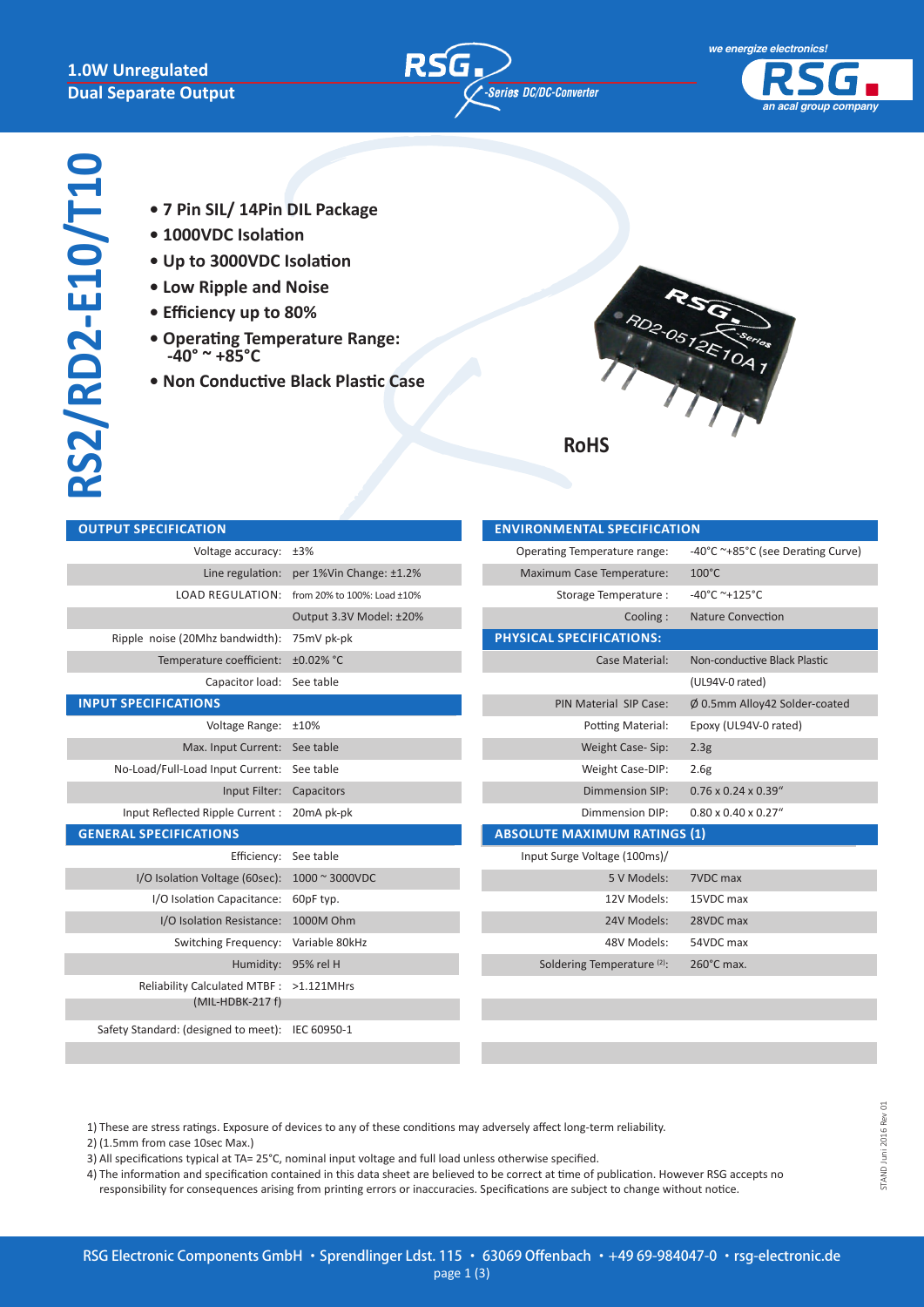



RS2/RD2-E10/T10 **RS2/RD2-E10/T10**

#### **NUMBER STRUCTURE**

| RD <sub>2</sub>             |                                                  | УY                                                                                   |                                       |          |
|-----------------------------|--------------------------------------------------|--------------------------------------------------------------------------------------|---------------------------------------|----------|
| <b>Name/Package</b>         |                                                  | Output                                                                               |                                       | Pow      |
| <b>S2=SIL7</b><br>RD2=DIL14 | Input<br>$05 = 5.0V$<br>$12 = 12V$<br>$24 = 24V$ | $03 = 3.3V$<br>$05 = 5.0V$<br>$07 = 7.2V$<br>$09 = 9.0V$<br>$12 = 12V$<br>$15 = 15V$ | Type<br>E=Dual separ.<br>T=Dual Split | $20 = 2$ |
|                             |                                                  |                                                                                      |                                       |          |

| <u> АА</u>  |
|-------------|
|             |
| Output      |
| $03 = 3.3V$ |
| $05 = 5.0V$ |
| $07 = 7.2V$ |
| $09 = 9.0V$ |
| $12 = 12V$  |
| $15 = 15V$  |
| 18=18V      |
| $74 = 74V$  |

|                                              | Р<br>20 |
|----------------------------------------------|---------|
| <b>Type</b><br>E=Dual separ.<br>T=Dual Split |         |





# MODEL SELECTION GUIDE

|                     | <b>INPUT</b>  | <b>INPUT Current</b> |                  | <b>OUTPUT</b>   | <b>OUTPUT Current</b> |                   |           |
|---------------------|---------------|----------------------|------------------|-----------------|-----------------------|-------------------|-----------|
| <b>MODEL NUMBER</b> | Voltage Range | No-Load              | <b>Full Load</b> | Voltage(Vdc)    | Full load(mA)         | <b>EFFICIENCY</b> | Capacitor |
|                     | (Vdc)         | (mA)                 | (mA)             | Output1 Output2 | Output1 Output2       | @FL(%)            | Load(uF)  |
| RS2/RD2-0503T10AX   | 5             | 25                   | 259              | 5, 3.3          | 100, 152              | 77                | 100       |
| RS2/RD2-0507T10AX   | 5             | 25                   | 266              | 5,7.2           | 100,69                | 75                | 100       |
| RS2/RD2-0509T10AX   | 5             | 25                   | 259              | 5, 9            | 100,56                | 77                | 100       |
| RS2/RD2-0512T10AX   | 5             | 25                   | 259              | 5, 12           | 100, 42               | 77                | 100       |
| RS2/RD2-0515T10AX   | 5             | 25                   | 256              | 5, 15           | 100, 33               | 78                | 100       |
| RS2/RD2-1203T10AX   | 12            | 15                   | 106              | 5, 3.3          | 100, 152              | 78                | 100       |
| RS2/RD2-1207T10AX   | 12            | 15                   | 111              | 5.7.2           | 100,69                | 75                | 100       |
| RS2/RD2-1209T10AX   | 12            | 15                   | 108              | 5,9             | 100, 56               | 77                | 100       |
| RS2/RD2-1212T10AX   | 12            | 15                   | 92               | 5, 12           | 100, 42               | 80                | 100       |
| RS2/RD2-1215T10AX   | 12            | 15                   | 106              | 5, 15           | 100, 33               | 78                | 100       |
| RS2/RD2-2403T10AX   | 24            | 8                    | 55               | 5, 3.3          | 100, 152              | 75                | 100       |
| RS2/RD2-2407T10AX   | 24            | 8                    | 55               | 5,7.2           | 100,69                | 75                | 100       |
| RS2/RD2-2409T10AX   | 24            | 8                    | 54               | 5, 9            | 100,56                | 77                | 100       |
| RS2/RD2-2412T10AX   | 24            | 8                    | 53               | $5,12$          | 100, 42               | 78                | 100       |
| RS2/RD2-2415T10AX   | 24            | 8                    | 53               | 5, 15           | 100, 33               | 78                | 100       |
|                     |               |                      |                  |                 |                       |                   |           |
| RS2/RD2-0505E10AX   | 5             | 25                   | 266              | 5, 5            | 100, 100              | 75                | 100       |
| RS2/RD2-0507E10AX   | 5             | 25                   | 259              | 7.2, 7.2        | 69,69                 | 77                | 100       |
| RS2/RD2-0509E10AX   | 5             | 25                   | 253              | 9.9             | 56,56                 | 79                | 100       |
| RS2/RD2-0512E10AX   | 5             | 25                   | 250              | 12, 12          | 42, 42                | 80                | 100       |
| RS2/RD2-0515E10AX   | 5             | 25                   | 243              | 15, 15          | 33, 33                | 82                | 100       |
| RS2/RD2-1205E10AX   | 12            | 15                   | 111              | 5.5             | 100, 100              | 75                | 100       |
| RS2/RD2-1207E10AX   | 12            | 15                   | 108              | 7.2, 7.2        | 69,69                 | 77                | 100       |
| RS2/RD2-1209E10AX   | 12            | 15                   | 108              | 9, 9            | 56,56                 | 77                | 100       |
| RS2/RD2-1212E10AX   | 12            | 15                   | 104              | 12, 12          | 42, 42                | 80                | 100       |
| RS2/RD2-1215E10AX   | 12            | 15                   | 102              | 15, 15          | 33, 33                | 81                | 100       |
| RS2/RD2-2405E10AX   | 24            | 8                    | 55               | 5.5             | 100, 100              | 75                | 100       |
| RS2/RD2-2407E10AX   | 24            | 8                    | 54               | 7.2, 7.2        | 69,69                 | 77                | 100       |
| RS2/RD2-2409E10AX   | 24            | 8                    | 52               | 9, 9            | 56,56                 | 79                | 100       |
| RS2/RD2-2412E10AX   | 24            | 8                    | 50               | 12, 12          | 42, 42                | 82                | 100       |
| RD2-2415E10AX       | 24            | 8                    | 50               | 15, 15          | 33, 33                | 82                | 100       |

1. Ripple/Noise measured with 20MHz bandwith.

2. Tested by minimal Vin and constant resistive load.

3. Measured Input reflected ripple current with a simulated source inductance of 12 µH.

4. Exceeding the absolute ratings of the unit could cause damage. It is not allowed for continuous operating.

5. Operation under no-load conditions will not damage these devices, however, they may not meet all listed specifications.